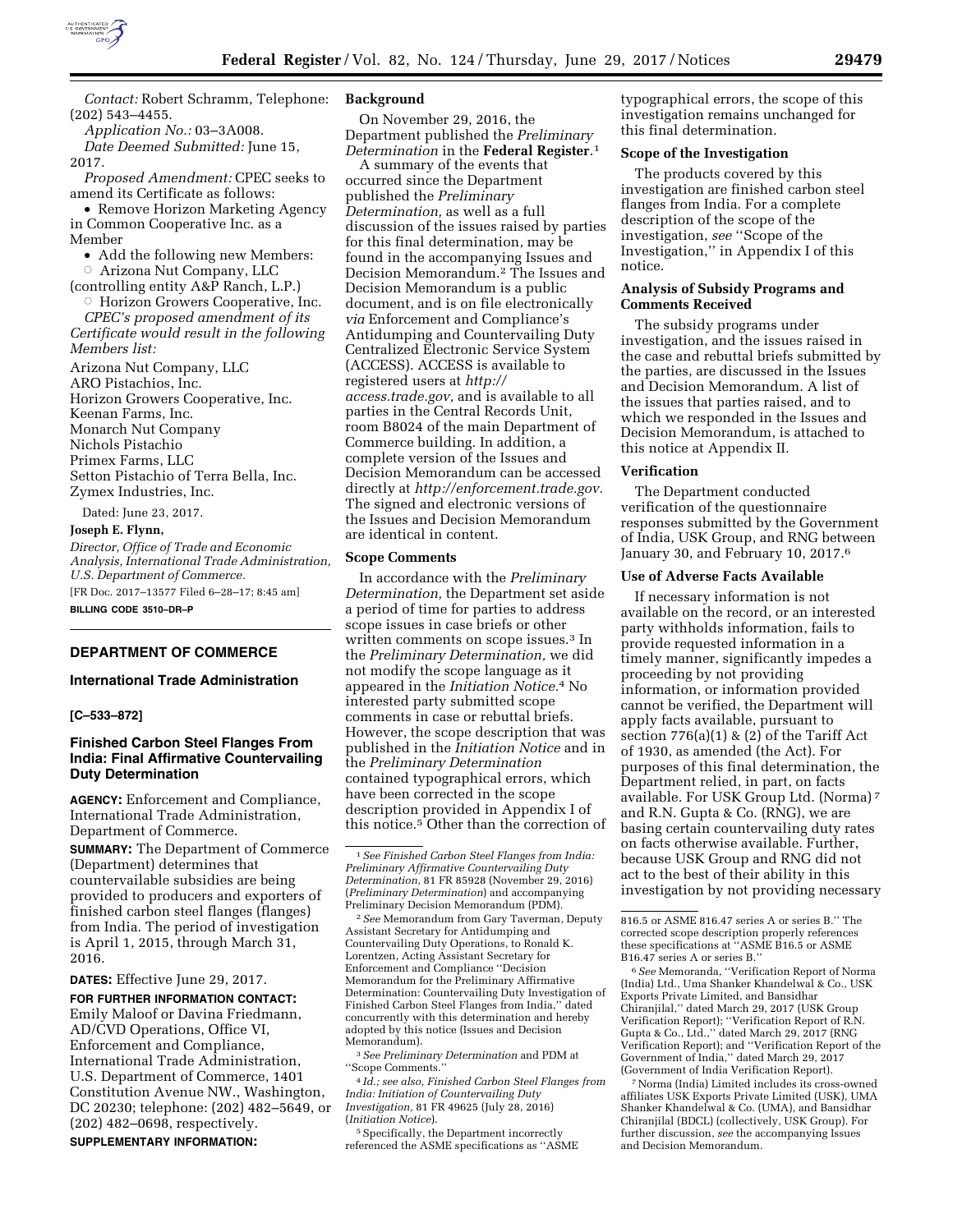information requested by the Department, we determine that an adverse inference in selecting from the facts available is warranted with respect to certain countervailable subsidy programs, pursuant to section 776(b) of the Act. The Department has, therefore, relied, in part, on adverse facts available (AFA) in calculating the subsidy rates for both mandatory respondents.

Regarding USK Group, we determine that application of AFA is warranted with regard to one lending program for importing capital equipment.8 Concerning RNG, we determine that the application of AFA is warranted with regard to two programs, *i.e.,* capital equipment purchases and export financing. Because the Government of India did not provide the requested information, as AFA, we find that each of the programs meet the financial contribution and specificity criteria outlined under sections 771(5)(D) and 771(5A) of the Act, respectively.9 As AFA, we also find that these subsidy programs confer a benefit under section 771(5)(E) of the Act and 19 CFR 351.519.

For further information on the Department's application of AFA, as summarized above, *see* the section titled, ''Use of Facts Otherwise Available and Adverse Inferences,'' in the Issues and Decision Memorandum.

# **Changes Since the Preliminary Determination**

Based on our analysis of the comments received from parties and the minor corrections presented, as well as additional items discovered at verification, we made certain changes to the respondent's subsidy rate calculations set forth in the *Preliminary Determination.* For a discussion of these changes, *see* the Issues and Decision Memorandum and the Final Calculation Memoranda.<sup>10</sup>

# **Final Determination**

In accordance with section 705(c)(1)(B)(i) of the Act, we calculated a rate for each exporter/producer of the subject merchandise individually investigated, *i.e.,* Norma (India), Ltd. and R.N. Gupta & Co. In accordance

with section  $705(c)(5)(A)$  of the Act, for companies not individually investigated, we apply an ''all-others'' rate, which is normally calculated by weighting the subsidy rates of the individual companies selected as mandatory respondents by those companies' exports of the subject merchandise to the United States. Under section  $705(c)(5)(A)(i)$  of the Act, the ''all-others'' rate excludes zero and *de minimis* rates calculated for the exporters and producers individually investigated as well as rates based entirely on facts otherwise available. Where the rates for the individually investigated companies are all zero or *de minimis,* or determined entirely using facts otherwise available, section 705(c)(5)(A)(ii) of the Act instructs the Department to establish an ''all-others'' rate using ''any reasonable method.'' Where the countervailable subsidy rates for all of the individually investigated respondents are zero or *de minimis* or are based on total AFA, the Department's practice, pursuant to  $705(c)(5)(A)(ii)$ , is to calculate the all others rate based on a simple average of the zero or *de minimis* margins and the margins based on total AFA.

Pursuant to section  $705(c)(5)(A)(i)$  of the Act, we have calculated the ''allothers'' rate using the subsidy rates of the two individually investigated respondents. However, we have not calculated the ''all-others'' rate by weight-averaging the rates because doing so risks disclosure of proprietary information. Therefore, consistent with the Department's practice,<sup>11</sup> for the "all others'' rate, we calculated a simple average of the two mandatory respondents' subsidy rates.

The final subsidy rates are as follows:

| Exporter/producer                | Subsidy rate<br>(percent) |
|----------------------------------|---------------------------|
| Norma (India), Ltd <sup>12</sup> | 5.66                      |
| R.N. Gupta & Co                  | 9.11                      |
| All-Others                       | 7.39                      |

### **Disclosure**

We will disclose the calculations performed within five days of the date of publication of this notice to parties in this proceeding in accordance with 19 CFR 351.224(b).

# **Continuation of Suspension of Liquidation**

As a result of our *Preliminary Determination,* and pursuant to section 703(d) of the Act, we instructed U.S. Customs and Border Protection (CBP) to suspend liquidation of any entries of merchandise under consideration from India that were entered or withdrawn from warehouse, for consumption, on or after November 29, 2016, which is the publication date in the **Federal Register**  of the *Preliminary Determination.*  Therefore, in accordance with section 703(d) of the Act, we issued instructions to CBP to suspend liquidation of all entries of steel flanges from India that are entered, or withdrawn from warehouse, for consumption, on or after November 29, 2017 through March 28, 2017. Additionally, we instructed CBP to discontinue the suspension of liquidation for countervailing duty purposes for subject merchandise entered, or withdrawn from warehouse, on or after March 29, 2017 in accordance with section 703(d)(3) of the Act.

If the U.S. International Trade Commission (ITC) issues a final affirmative injury determination, we will issue a countervailing duty order, instruct CBP to reinstate suspension of liquidation under section 706(a) of the Act, and will require a cash deposit of estimated countervailing duties for such entries of subject merchandise in the amounts indicated above. If the ITC determines that material injury, or threat of material injury, does not exist, this proceeding will be terminated and all estimated duties deposited as a result of the suspension of liquidation will be refunded or canceled.

# **U.S. International Trade Commission Notification**

In accordance with section 705(d) of the Act, we will notify the U.S. International Trade Commission (ITC) of our determination. In addition, we are making available to the ITC all nonprivileged and non-proprietary information related to this investigation. We will allow the ITC access to all privileged and business proprietary information in our files, provided the ITC confirms that it will not disclose such information, either publicly or under an administrative protective order (APO), without the written consent of the Acting Assistant Secretary for Enforcement and Compliance.

# **Notification Regarding Administrative Protective Orders**

This notice serves as a reminder to parties subject to an administrative

<sup>8</sup>For further discussion, *see* USK Group's Final Calculation Memorandum.

<sup>9</sup>*See, e.g., Supercalendered Paper from Canada: Final Affirmative Countervailing Duty Determination,* 80 FR 63535 (October 20, 2015), and accompanying IDM at 17–20, 153–154.

<sup>10</sup>*See* Issues and Decision Memorandum; *see also*  Memorandum, ''Final Determination Calculations for Norma (India) Ltd.,'' dated June 23, 2017 (Norma's Final Calculation Memorandum); *see also*  Memorandum, ''Final Determination Calculation Memorandum of RNG,'' dated June 23, 2017 (RNG's Final Calculation Memorandum).

<sup>11</sup>*See e.g., Countervailing Duty Investigations of Certain Amorphous Silica Fabric from the People's Republic of China: Final Affirmative Determination,*  82 FR 8405 (January 25, 2016).

<sup>12</sup>As discussed in the Preliminary Determination, the Department found the following companies to be cross-owned with Norma (India), Ltd.: Uma Shanker Khandelwal & Co. (UMA), USK Exports Private Limited (USK), and Bansidhar Chiranjilal (BDCL).